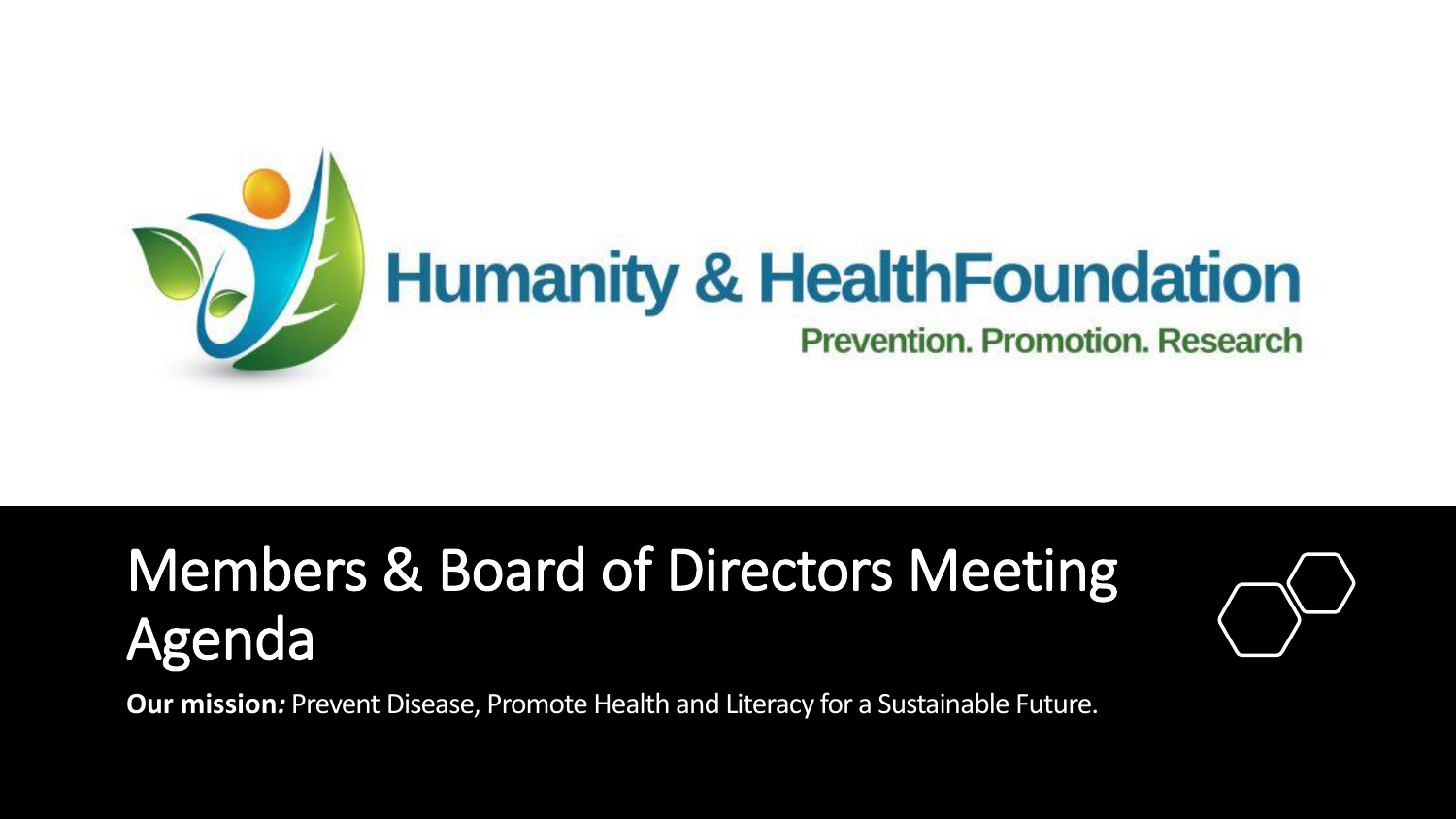### Presenters

### Board Chair: Mike Olotu

Board President: Rebecca Ajibola

Secretary: Jumai Fayemi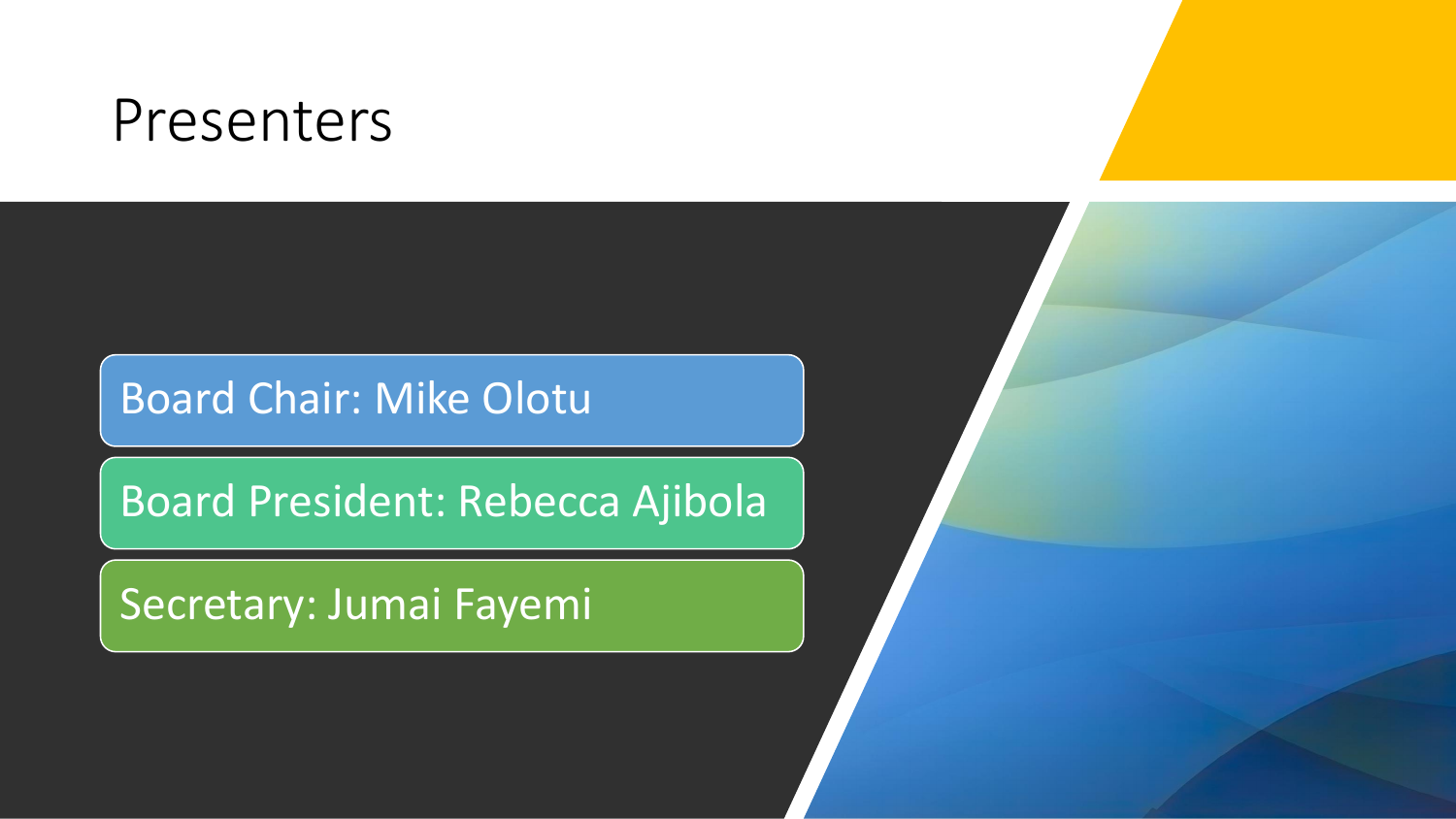### Agenda

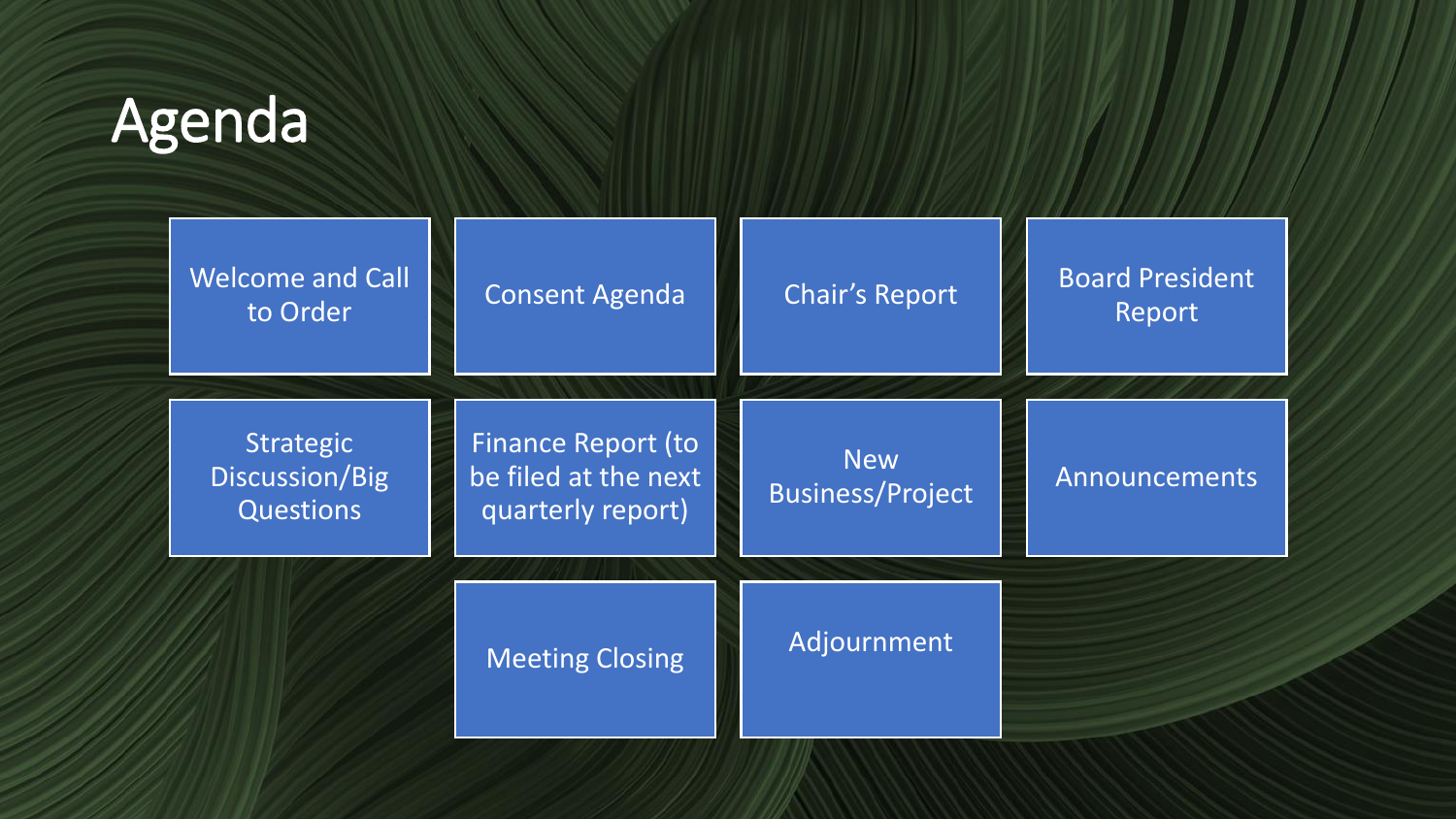### 2021 NonProfit Policies

- Charitable nonprofit organizations throughout the World improve lives, strengthen communities and the economy, and lighten the burdens of government, taxpayers, and society as a whole. They are a vital part of our social fabric.
- Despite the promise of COVID-19 vaccines and treatments, the global pandemic is likely to adversely affect the health and economy of the nation for years. The charitable nonprofit community has made and will continue to make extraordinary contributions to the wellbeing of individuals and communities, immediate support from governments is needed.

#### • **Non-Profit Organization Obligations:**

- Tax Policy: Empowering Community Solutions
- **Budget Spending: Addressing Community Needs** (charitable nonprofits have a stake in the strength and well-being of the economy, and of governments at all levels, and in ensuring that the needs of all of our residents, especially those that have been historically underserved and underrepresented, are heard and addressed.)
- **The Economy: Strengthening Communities through Job Creation and Economic Development (**Charitable nonprofit organizations are integrally involved in the economies of their communities, their states, and the country)
- **Public Private Collaboration for the Public Good (**share a commitment with governments to improving lives and communities throughout the country)
- **Advocacy Rights: Promoting Civic Engagement** (Nonprofits serve as safe havens for people to gather to amplify their collective voices and recognize their duty to stand up and speak out for the public good and promote a more diverse, inclusive, and equitable society).
- **Public Accountability and Non-Profit Independence" Ensuring Public Trust (**charitable nonprofit community recognizes that missiondriven nonprofits can be successful only by earning and maintaining public trust through appropriate transparency).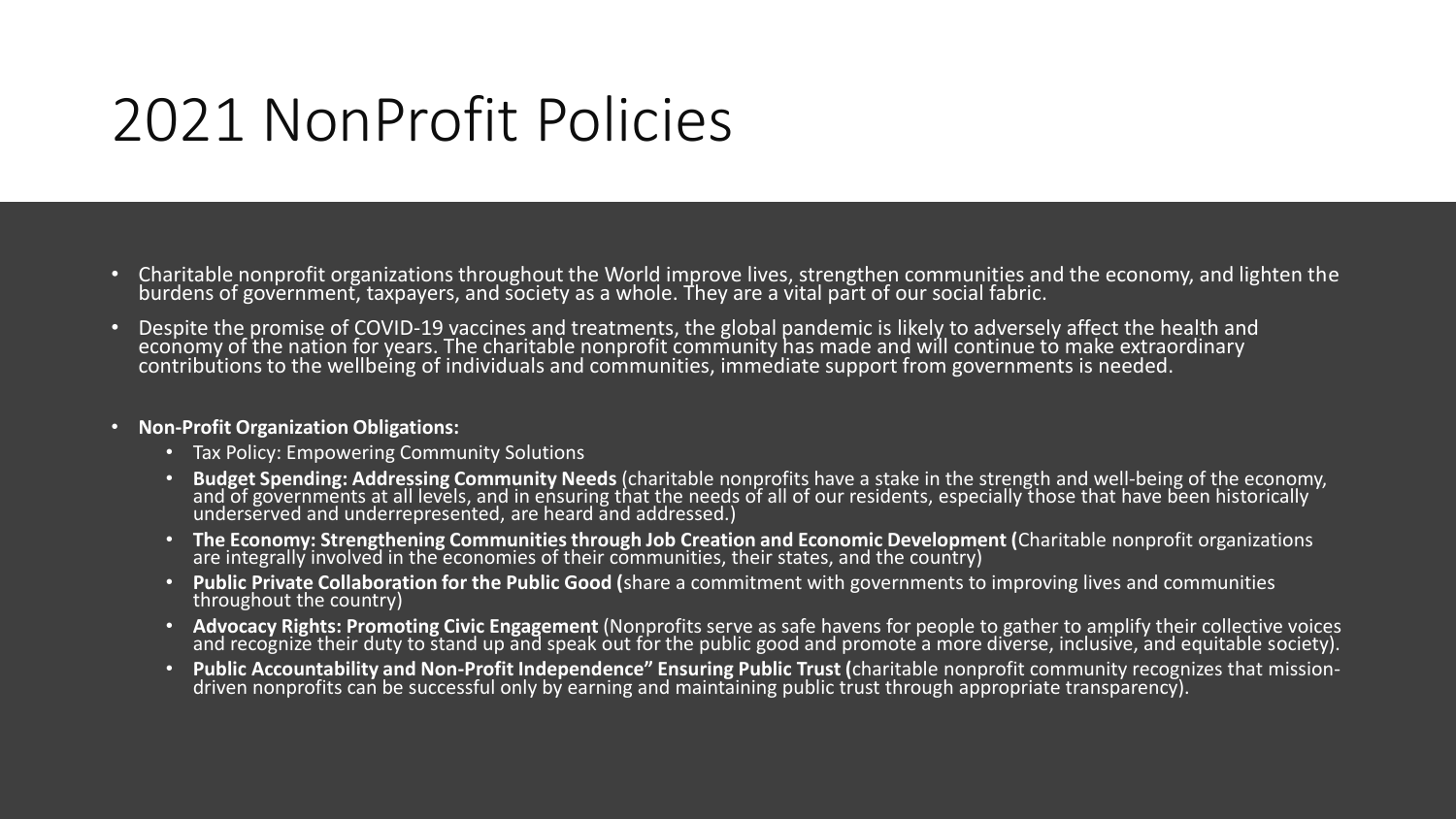### Nonprofit Board Member Categories (where do you belong?)

| <b>Characteristics</b> | <b>Weak Members</b>                 | <b>OK Members</b>             | <b>Good Members</b> | <b>Great Members</b>               |
|------------------------|-------------------------------------|-------------------------------|---------------------|------------------------------------|
| What they say          | "It'll look great on<br>my resume!" | "What do I have to<br>$do?$ " | "How may I help?"   | "Thanks for the<br>opportunity."   |
| What they add          | dead weight                         | basics                        | dedication          | passion                            |
| What they take         | valuable spot                       | instructions                  | role seriously      | Time to care                       |
| How they look          | " $\text{cool}$ "                   | regular                       | eager               | unassuming                         |
| What they read         | <b>TV Guide</b>                     | Time magazine                 | books               | Research Books on<br>effectiveness |
| Whom they serve        | themselves                          | their obligations             | The nonprofit       | The community                      |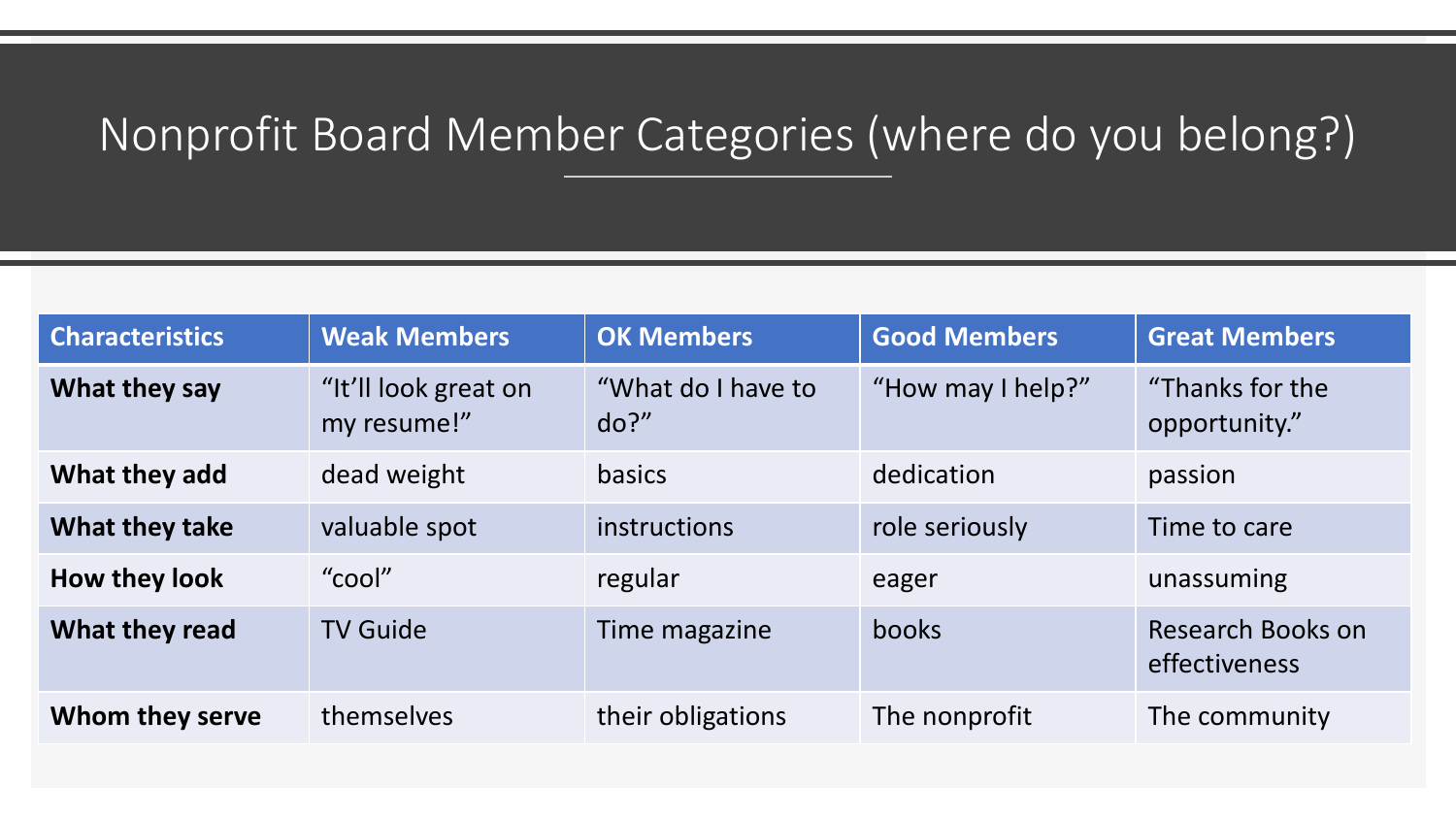### Board Members – Roles & Responsibilities

Board members are the fiduciaries who steer the organization towards a sustainable future by adopting sound, ethical, and legal governance and financial management policies, as well as by making sure the nonprofit has adequate resources to advance its mission.

- **Duty of Care:** Take care of the nonprofit by ensuring prudent use of all assets, including facility, people, and good will;
- **Duty of Loyalty:** Ensure that the nonprofit's activities and transactions are, first and foremost, advancing its mission; Recognize and disclose conflicts of interest; Make decisions that are in the best interest of the nonprofit corporation; not in the best interest of the individual board member (or any other individual or for-profit entity).
- **Duty of Obedience:** Ensure that the nonprofit obeys applicable laws and regulations; follows its own bylaws; and that the nonprofit adheres to its stated corporate purposes/mission.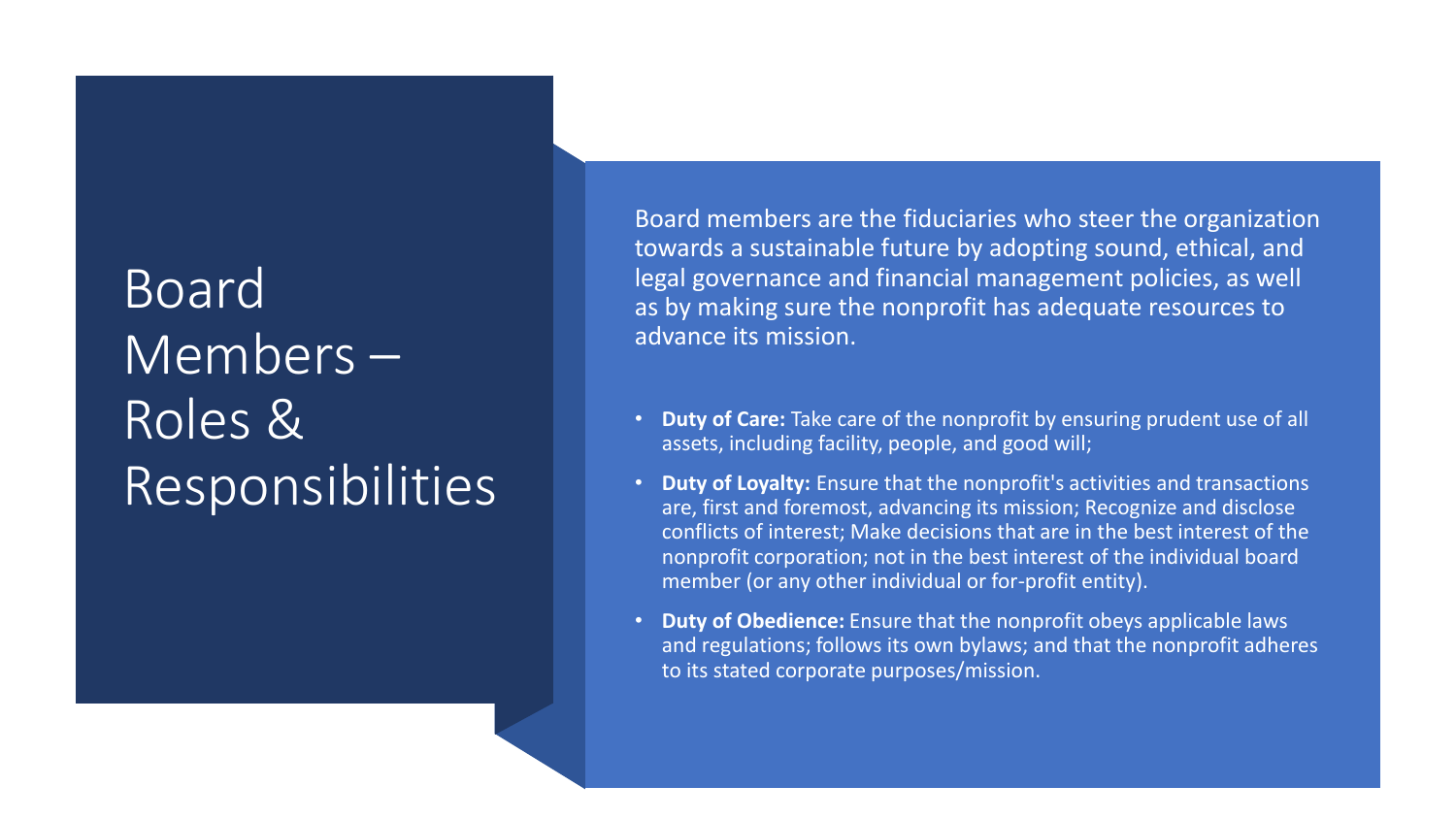# Board Members Roles & Responsibilities

- Play very significant roles providing guidance to nonprofits by contributing to the organization's culture, strategic focus, effectiveness, and financial sustainability, as well as serve as ambassadors and advocates.
- Board members have an important role as advocates to help advance nonprofit missions: Stand for HHF Mission
- Boards and CEOs must dance a special dance. Building strong board/CEO relationships
- Board members volunteer for various committees
- Board members DOES include helping to raise money for the nonprofit! Including making a personal contribution towards the progress of the organization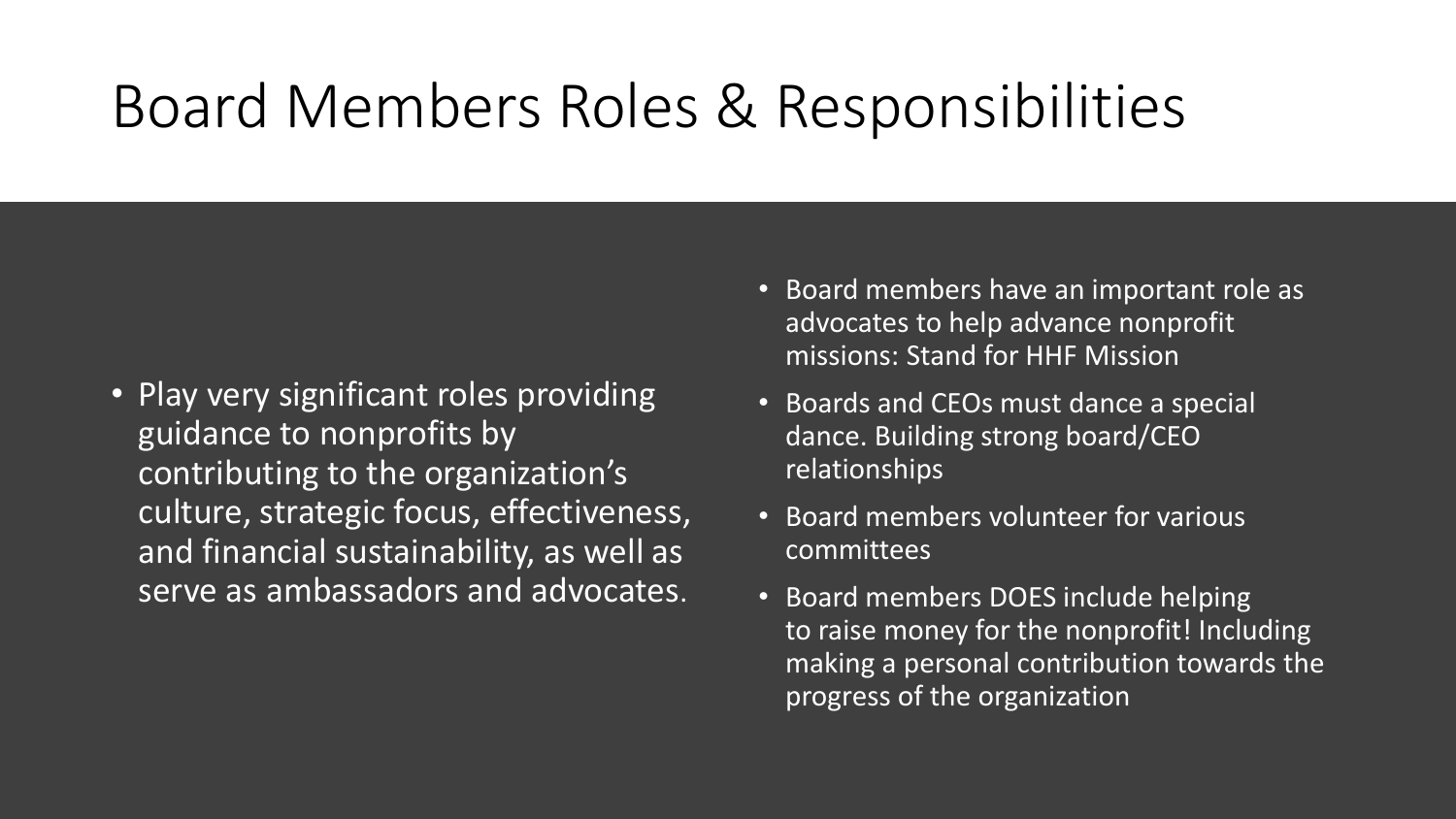# Different Arms and Branches Within the Board Members

*"Your role as a trustee has two aspects: fiduciary and supportive. As a representative of the public at large you have a fiduciary obligation to watch out for the public interest. Your supportive role is to help make the organization work, to assist it in achieving its mission." Fisher Howe.*

- **Legislative Branch** = The nonprofit board is like the legislative branch in that it:
	- Sets the general direction and board policies, but normally does not directly execute that policy
	- Adopts the budget and ensures these are sufficient resources to meet the nonprofits needs
- **Executive Director and Staff = Executive Branch**

The general rule is that "the directors oversee, but do not directly engage in the corporation's day-to-day operations

• **Donors & Volunteers = Judicial Branch**

Just as the judicial branch provides independent oversight to the other branches, donors and volunteers provide informal oversight of nonprofit organizations, because if a nonprofit is not doing its job correctly, donors and volunteers will "rule against" the nonprofit by stopping their support.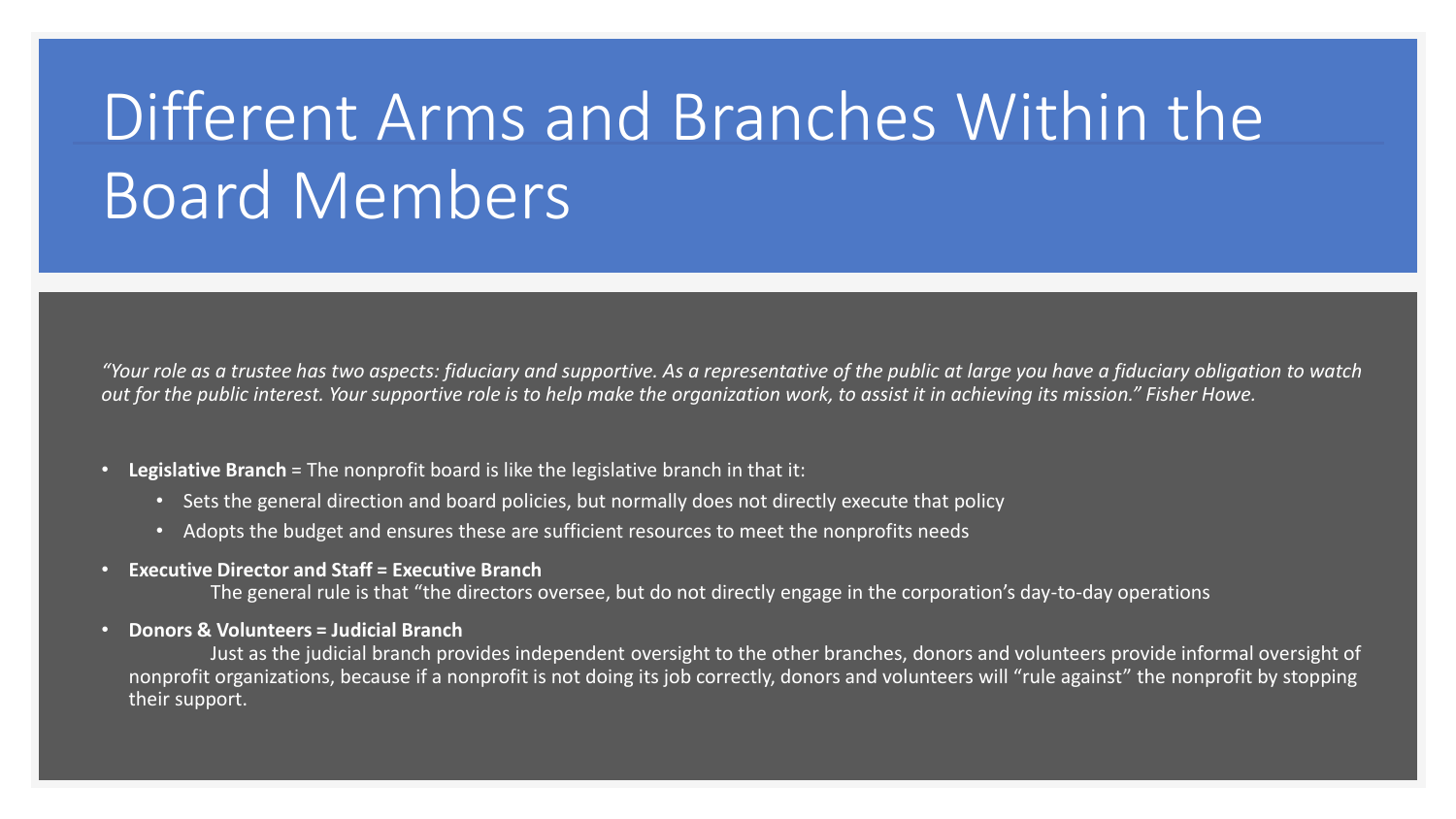# Great Board Members - Acronyms

#### *Great means – Outstanding, Sainthood Material*

#### FOCUS is on strengthening the community

*Great board members do not start out "great." Rather, they travel along a continuum, picking up and mastering certain skills, including those of OK board members (in that they know and meet their fiduciary duties) and good board members (in that they have mastered their supportive roles of serving others within the organization). After mastering these phases, great board members emerge by having a broader perspective than self or even the nonprofit: they develop a vision that links the nonprofit to the broader nonprofit sector and act to serve, strengthen, and transform the entire community. Indeed, great board members are "community trustees."* 

- **1. Holding the Community in Trust** The Relay Race of Life ("Being a trust holder of the community means serving as would a good steward. The good steward views the community as a gift from previous generations, but a gift with strings attached. One is obligated to pass the gift to future generations in a better state than that in which it was received.... The community is both our inheritance and our legacy." National Association of Community Leadership, Taking Leadership to Heart (1996)
- **2. Being a Servant Leader -** The servant-leader is servant first…. It begins with the natural feeling that one wants to serve…first. Then conscious choice brings one to aspire to lead. [This] is sharply different from the person who is leader first... for [this person] it will be a later choice to serve -- after leadership is established…. The difference manifests itself in the care taken by the servant-first to make sure that other people's highest priority needs are being served." --Robert Greenleaf, in The Servant as Leader
- **3. Working for the Common Good -** "Voluntary action on behalf of the common good is the inherited legacy of every American…." and so, "my fellow Americans, ask not what your country can do for you – ask what you can do for your country." -- John F. Kennedy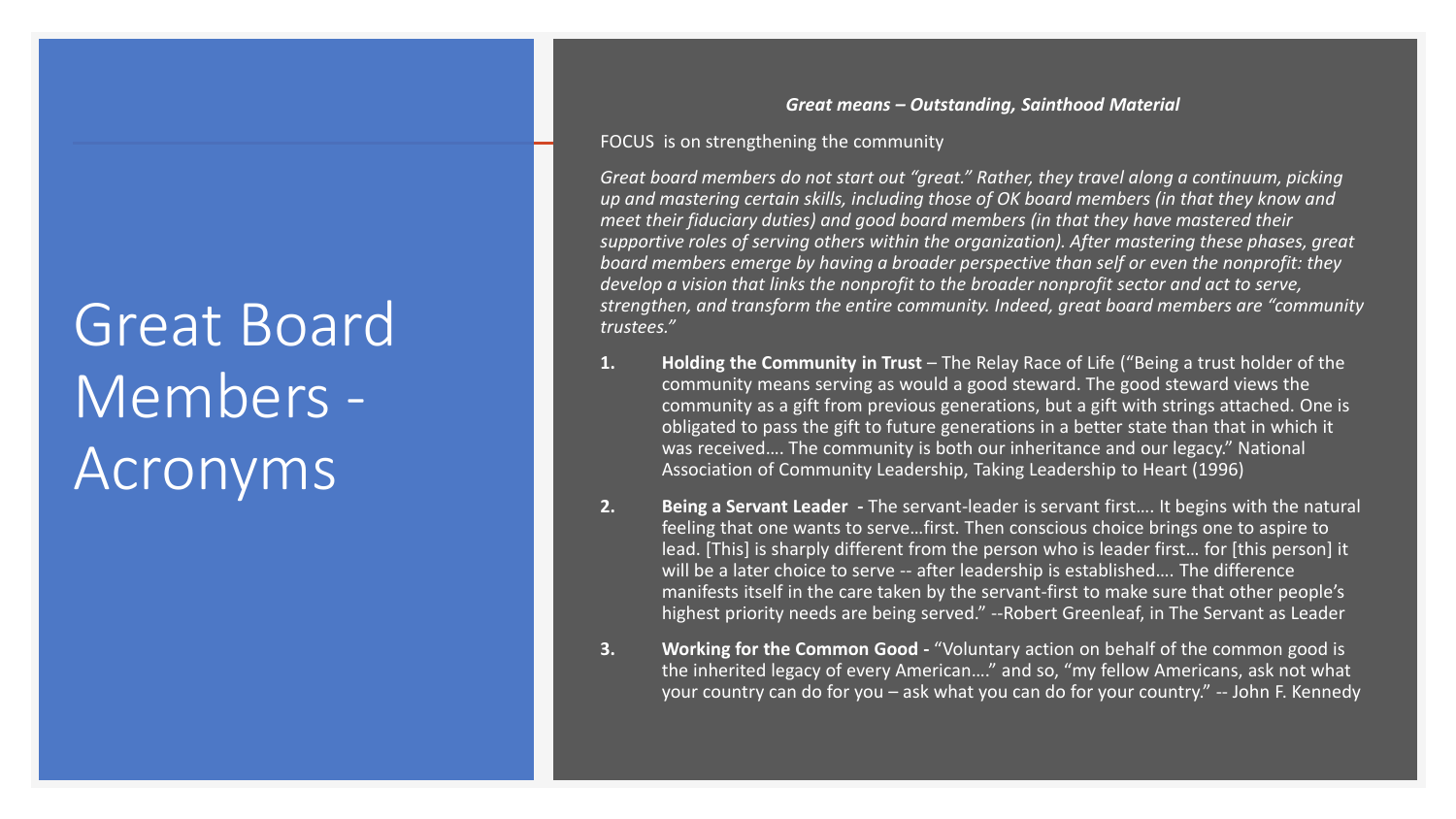# Board Roles – In Summary

*Basic Responsibilities - C*ore areas of board responsibility. *Legal Responsibilities -* Liabilities, and the oversight it should provide to protect the organization.

*Financial Responsibilities -* Financial oversight and risk management.

*Fundraising Responsibilities -* Be actively engaged in ensuring adequate resources for the organization and get involved in fundraising.

*The Nonprofit Board's Role in Mission, Planning, and Evaluation* - Ability to define and communicate the organization's mission and link strategic planning and evaluation to achieve organizational success.

*Structures and Practices - B*uild and structure the board (size, committees, term limits) and enhance leadership roles and the partnership between the chair and the chief executive.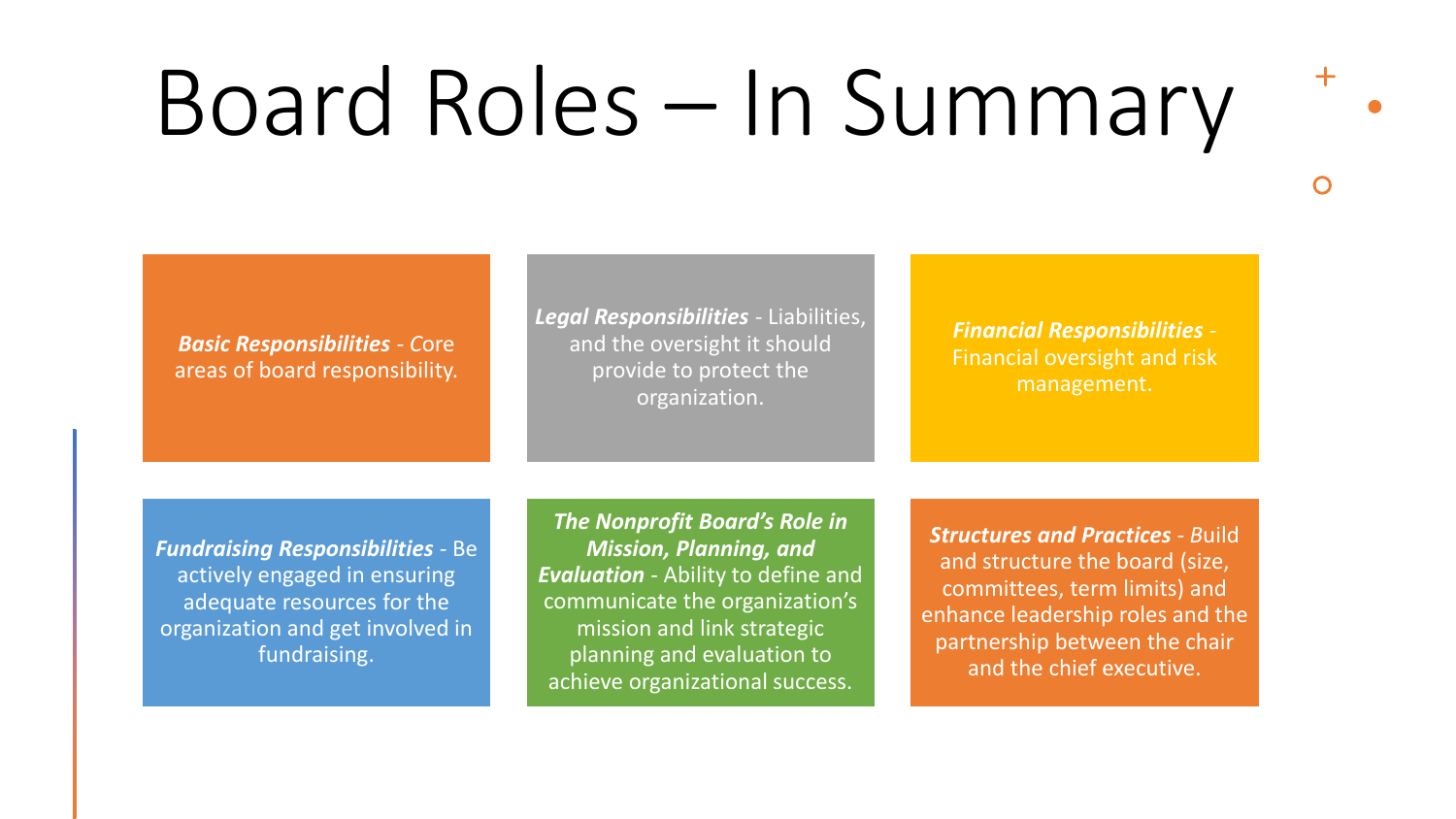### Self Evaluation – Board Members

#### **Strengthening Your Abilities**

- **Question -Are you in alignment with the nonprofit?** Within the last year have you actively reflected on your connection with the nonprofit and recommitted yourself??
- **Question - Are you meeting your personal legal duties?** 
	- **Duty of Care**: Do you know the nonprofit's mission and apply it routinely in all board and committee matters? What continuing education/special training regarding nonprofits have you received in the last year?
	- **Duty of Loyalty**: Do you know the nonprofit's: Code of ethics? Conflict of interest policy?
	- **Duty of Obedience**: Sure, your nonprofit involves a noble cause, but does the nonprofit have assurances that it is complying with applicable laws? A meaningful orientation and training program? A system to assist with ethical decision-making?
- **Questions - Are you meeting your broader fiduciary obligations?** 
	- **Time**: During the last year, how many board meetings have been held and how many have you missed? Committee meetings?
	- **Treasure**: During the last year, have you: Donated to the organization? Raised money for the organization?
	- **Talent:** During the last year, what special talent have you shared and applied through the nonprofit?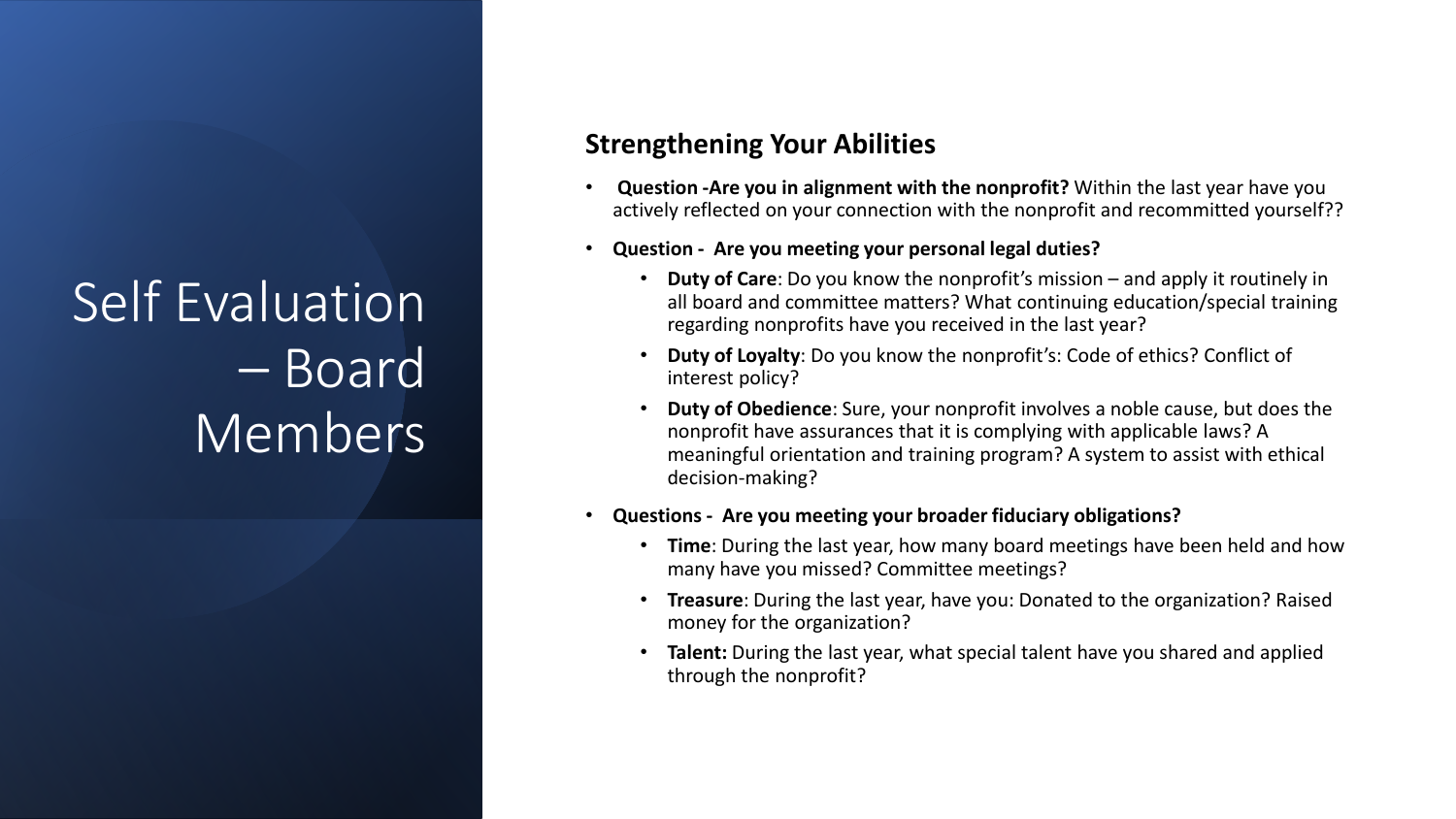### Self Evaluation – Board Members

#### **Strengthening the nonprofit**

• Questions - When was the last time that the nonprofit conducted an ethics audit?

#### **Strengthening the Community**

- Question What can you do to help the entire nonprofit sector and the broader community?
	- The acts of a few uninformed nonprofits can poison the well from which all nonprofits drink. All nonprofits should work together to ensure that everyone is earning the public's trust. Recognize that maintaining public trust is a survival issue for the individual nonprofit and the nonprofit sector.
	- Additionally, coming together to share information and buying power could strengthen the sector and its individual members. Nonprofits will be strengthened and serve the community better when they come together to join their voices such as through their State Association.
	- Everyone in the nonprofit sector should view it as their obligation/opportunity to serve as a "community trustee."

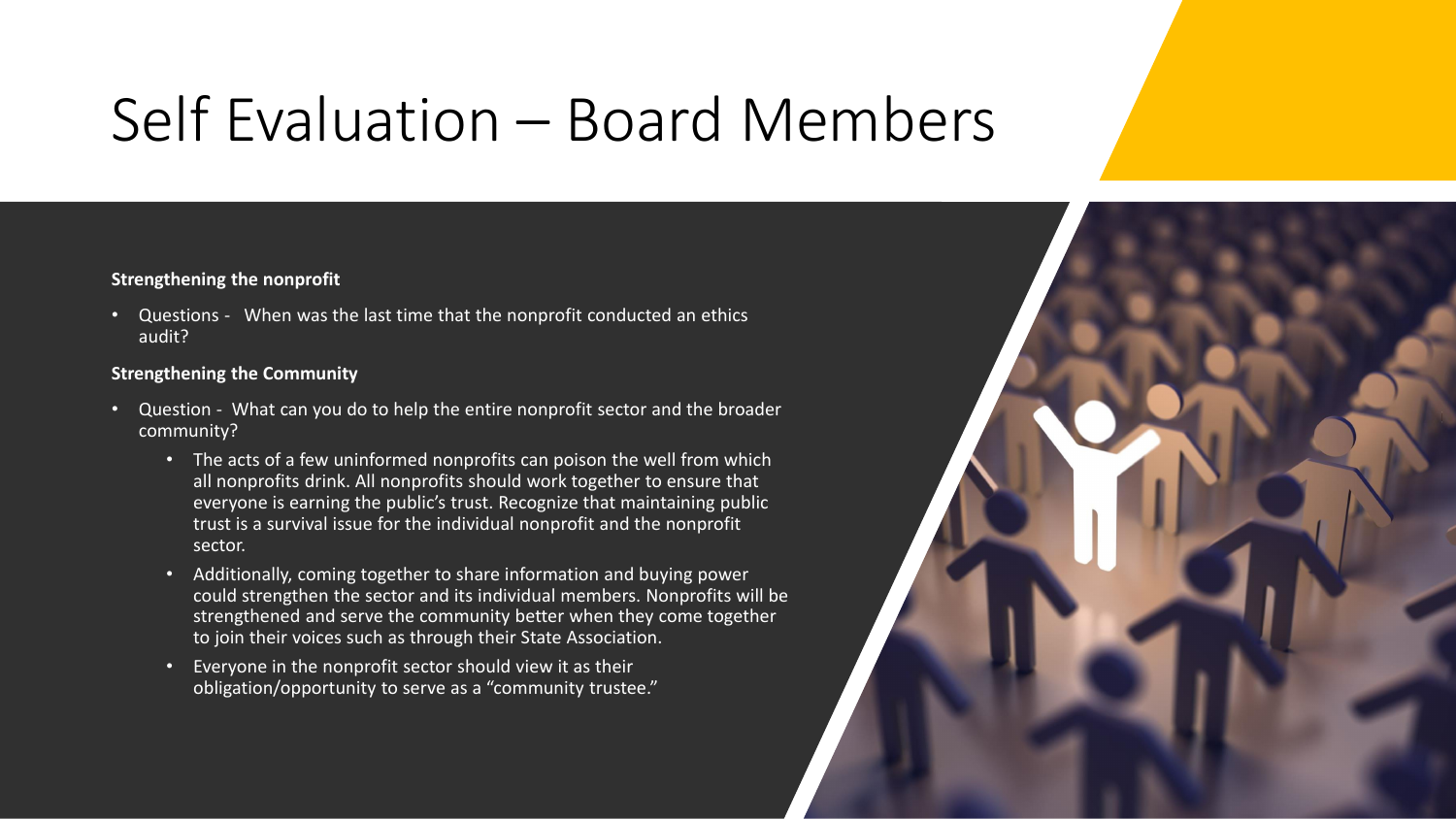# Some Final Thoughts

"A performing community (aka an effective board) accepts and supports differences, communicates openly and with respect, and works together for the common good. Only when we work as a true performing community can we face and honestly solve the difficult issues." **Mary Jo Clark and Pat Heiny**

"Without question, all successful board members must possess two essential qualities: integrity and an open mind. Board members must be people of principle. On a board, any appearance of shady or slick dealings is altogether out of the question. Any conflict of interest, actual or perceived, is troublesome in deliberations and potentially damaging to the organization. The best trustees bring to the table neither their prejudices nor their own agendas. … They aren't stuck on winning every issue. They are team players." **Fisher Howe**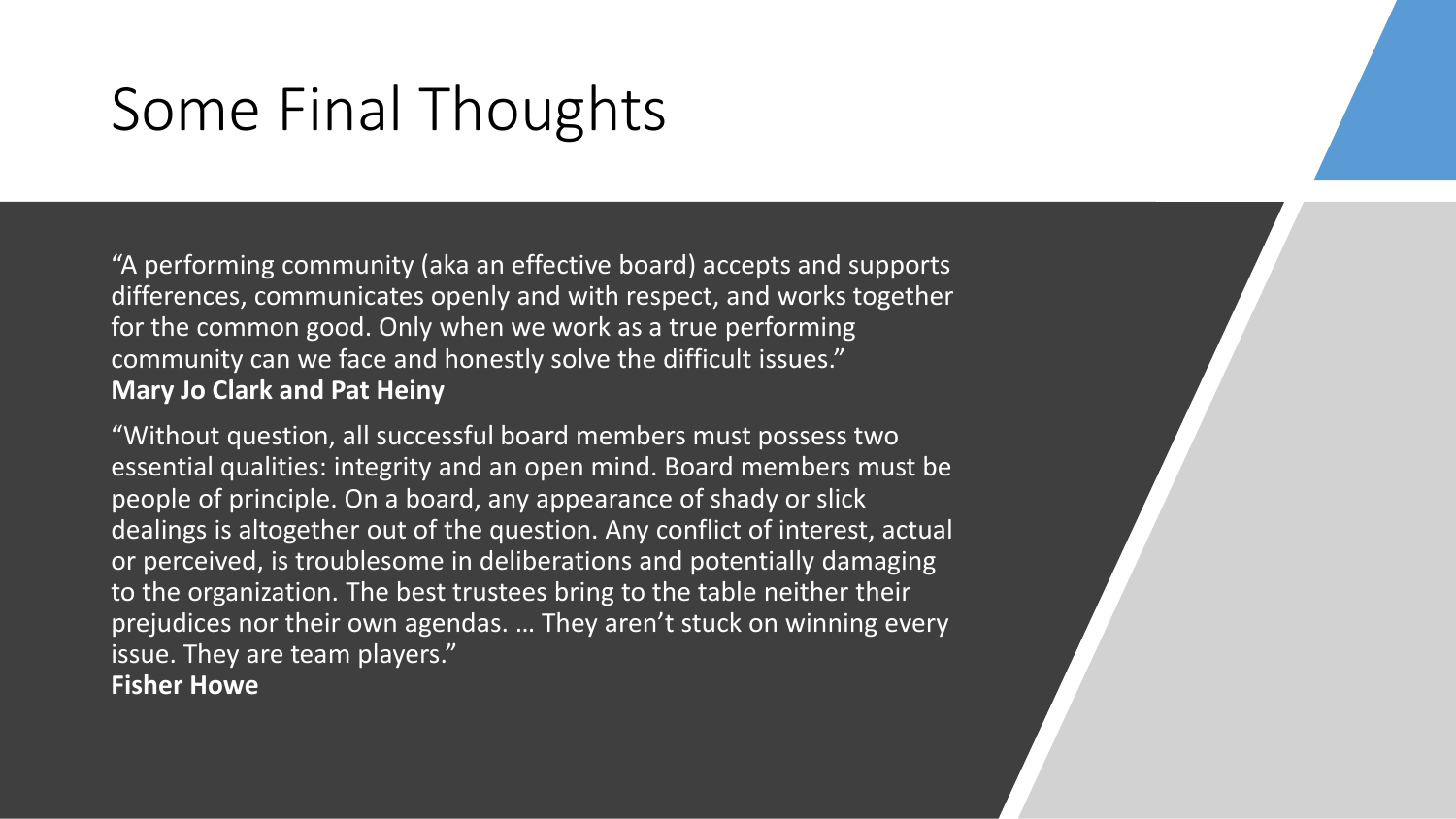### Feedbacks,Comments & Questions

- We value your feedbacks and comments. These thoughts will assist us in effective delivery.
- Before you go, please leave your thoughts in the chat box or forward it to info@humanitynhealth.org